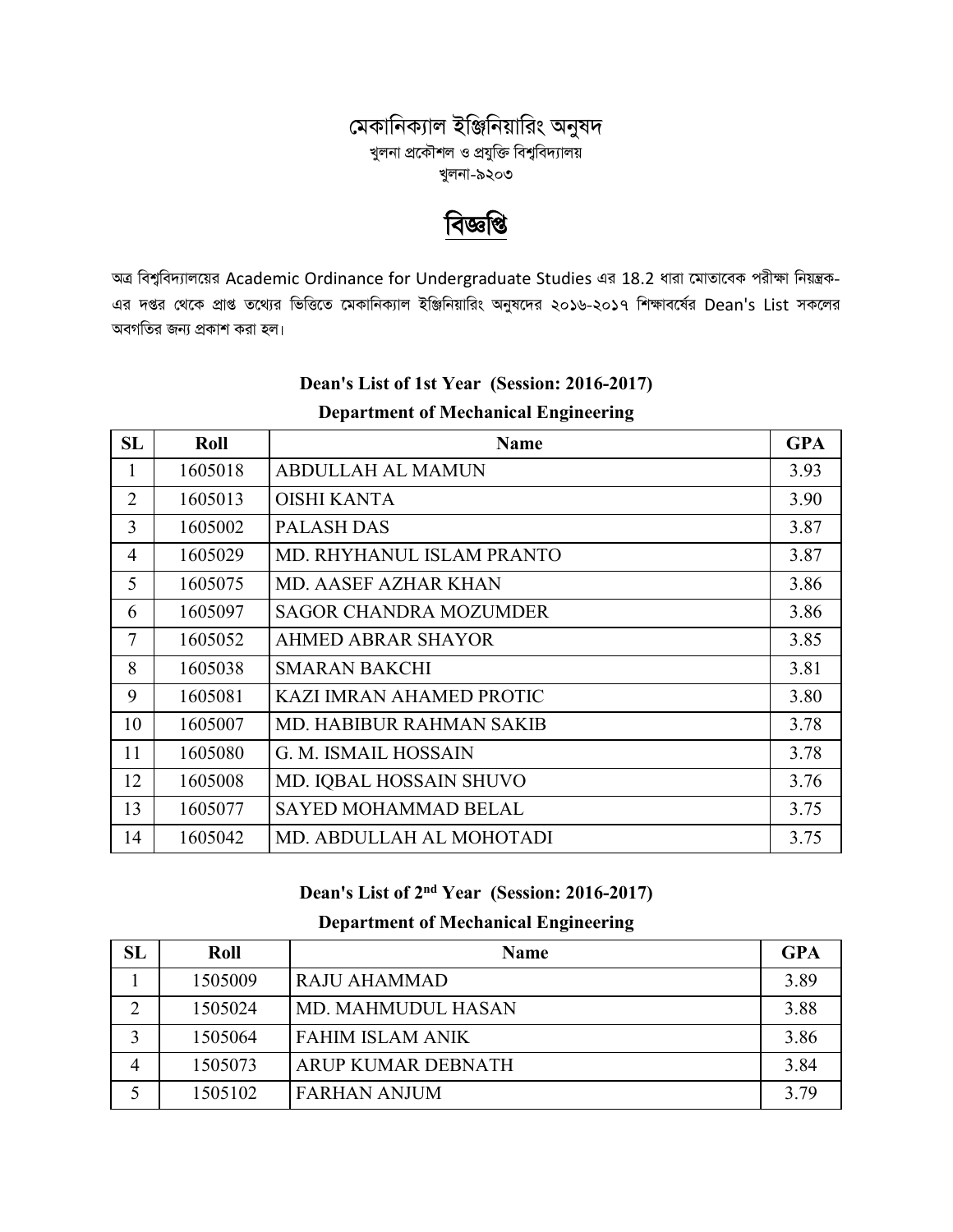| $\mathbf{SL}$ | Roll    | <b>Name</b>          | <b>GPA</b> |
|---------------|---------|----------------------|------------|
|               | 1505044 | MD. SHAJAL CHOWDHURY |            |
| -             | 1505011 | 'MD. SHARIER NAZIM   |            |

# **Dean's List of 3rd Year (Session: 2016-2017)**

| SL             | Roll    | <b>Name</b>                    | <b>GPA</b> |
|----------------|---------|--------------------------------|------------|
| $\mathbf{1}$   | 1405070 | PRANTO KARUA                   | 3.99       |
| $\overline{2}$ | 1405071 | <b>MD. SHOHANUR RAHMAN</b>     | 3.98       |
| 3              | 1405064 | <b>JAHIRUL ISLAM</b>           | 3.96       |
| $\overline{4}$ | 1405028 | <b>BISHNU SUTRADHAR</b>        | 3.95       |
| 5              | 1405067 | MD. MASBAH-UL-HAKIM            | 3.94       |
| 6              | 1405068 | <b>TONOY KUMAR MONDAL</b>      | 3.94       |
| 7              | 1405089 | <b>MD. BORHAN UDDIN ANTOR</b>  | 3.94       |
| 8              | 1405111 | DIPONGKOR PAUL MITHUN          | 3.92       |
| 9              | 1405066 | <b>MD. JAHANGIR HOSSAIN</b>    | 3.88       |
| 10             | 1405008 | <b>ANZUM AL ABIR</b>           | 3.88       |
| 11             | 1405055 | <b>MD. EMAMUL KABIR</b>        | 3.88       |
| 12             | 1405021 | PREM AGARWALA                  | 3.87       |
| 13             | 1405109 | <b>BIPUL KUMAR PAUL</b>        | 3.85       |
| 14             | 1405025 | <b>RANA AHMAD</b>              | 3.83       |
| 15             | 1405033 | <b>SHAHADAT HOSSEN</b>         | 3.83       |
| 16             | 1405004 | <b>SADMAN SHAHRIAR</b>         | 3.82       |
| 17             | 1405029 | <b>MD. MAHMUDUL HASAN DIPU</b> | 3.80       |
| 18             | 1405072 | DEEPOK KUMAR SARKAR            | 3.80       |
| 19             | 1405082 | <b>UZZAL SARKAR</b>            | 3.78       |
| 20             | 1405090 | <b>MD. KARIMUL JOARDER</b>     | 3.78       |
| 21             | 1405024 | <b>MD. MAHEDI HASAN</b>        | 3.77       |
| 22             | 1405007 | MD. SAKHAWAT HOSSAIN           | 3.76       |
| 23             | 1405005 | <b>DIPTO CHAKRABARTI</b>       | 3.75       |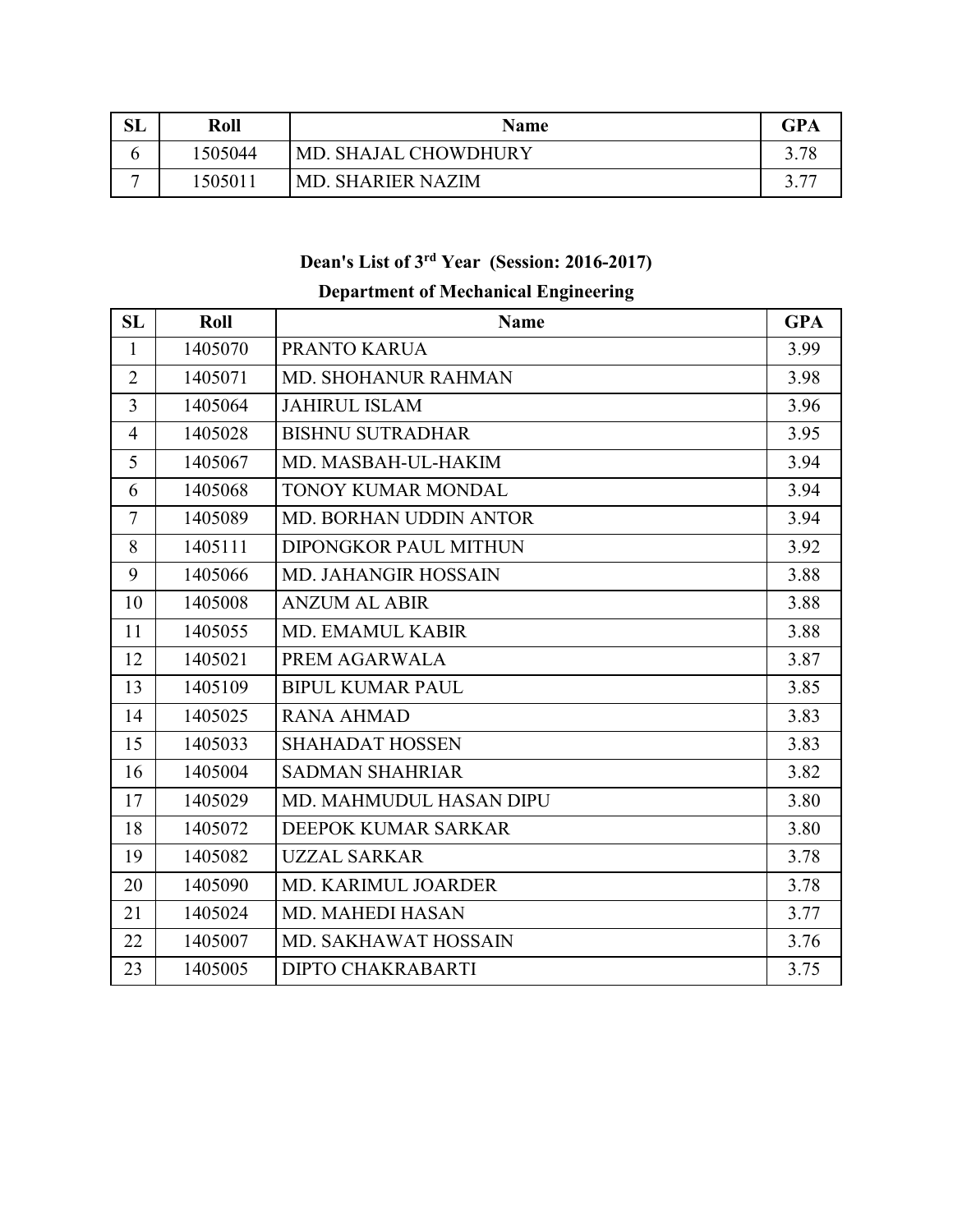| <b>SL</b>      | Roll    | <b>Name</b>                      | <b>GPA</b> |
|----------------|---------|----------------------------------|------------|
| $\mathbf{1}$   | 1305010 | <b>SOMNATH SOMADDER</b>          | 3.98       |
| $\overline{2}$ | 1305061 | MD. JEWEL RANA                   | 3.95       |
| $\overline{3}$ | 1305103 | <b>NASHIDUL ISLAM</b>            | 3.95       |
| $\overline{4}$ | 1305001 | NAHID- AL- NAHIAN RAHAT          | 3.94       |
| 5              | 1305025 | <b>SHAFAYET HOSSAIN</b>          | 3.93       |
| 6              | 1305088 | MD. FAZLAY ALAM                  | 3.92       |
| 7              | 1305109 | MD. TAREK RAHMAN                 | 3.90       |
| 8              | 1305032 | <b>MAHFUJ - UL - SAKIK</b>       | 3.90       |
| 9              | 1305060 | MD.ABDULLAH AL FAHAT             | 3.90       |
| 10             | 1305084 | PRONAB MONDAL                    | 3.89       |
| 11             | 1305009 | MD. AHATASHAMUL HAQUE KHAN SHUVO | 3.88       |
| 12             | 1305029 | <b>AHMED IMRAN SWANAN</b>        | 3.83       |
| 13             | 1305075 | PROSENJIT KUMER GHOSH            | 3.83       |
| 14             | 1305049 | <b>TAHMID MOSTAFA HASAN</b>      | 3.82       |
| 15             | 1305028 | PRONOB DAS                       | 3.81       |
| 16             | 1305045 | <b>MD. RAZIB HOSSAIN</b>         | 3.81       |
| 17             | 1305024 | <b>NILOY SARKAR</b>              | 3.81       |
| 18             | 1305104 | <b>MAHABUB AL MEHEDI</b>         | 3.80       |
| 19             | 1305072 | MOHAMMAD EMRAN HOSSAIN           | 3.80       |
| 20             | 1305064 | <b>MD. FAISAL HOSSAIN</b>        | 3.80       |
| 21             | 1305090 | <b>MD. HUMAYUN KABIR</b>         | 3.79       |
| 22             | 1305119 | <b>MD. RABIUL ISLAM</b>          | 3.79       |
| 23             | 1305043 | <b>ANIK DAS ANTO</b>             | 3.78       |
| 24             | 1305041 | <b>JOY KUMAR SARKAR</b>          | 3.75       |
| 25             | 1305120 | <b>MASHUKA JAHAN</b>             | 3.75       |

## **Dean's List of 4th Year (Session: 2016-2017) Department of Mechanical Engineering**

স্বাক্ষরিত/-(প্রফেসর ড. মোহাম্মদ আরিফুল ইসলাম) ডীন মেকানিক্যাল ইঞ্জিনিয়ারিং অনুষদ খুলনা প্রকৌশল ও প্রযুক্তি বিশ্ববিদ্যালয়

স্মারক নং-খুপ্রবি/ডীন/যন্ত্র/১৯/১৫(১৫)  $\blacksquare$   $\blacksquare$   $\blacksquare$   $\blacksquare$   $\blacksquare$   $\blacksquare$   $\blacksquare$   $\blacksquare$   $\blacksquare$   $\blacksquare$   $\blacksquare$   $\blacksquare$   $\blacksquare$   $\blacksquare$   $\blacksquare$   $\blacksquare$   $\blacksquare$   $\blacksquare$   $\blacksquare$   $\blacksquare$   $\blacksquare$   $\blacksquare$   $\blacksquare$   $\blacksquare$   $\blacksquare$   $\blacksquare$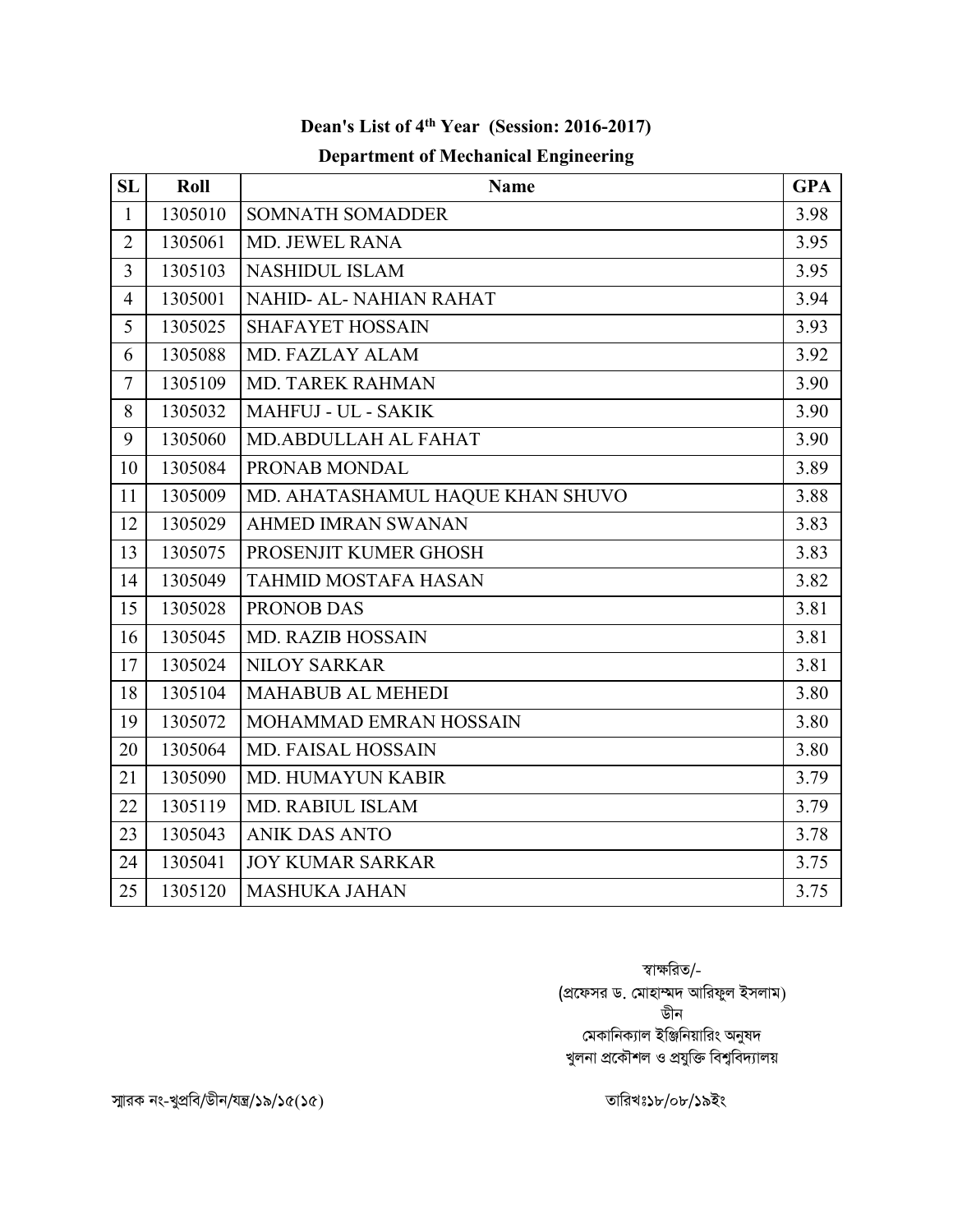### মেকানিক্যাল ইঞ্জিনিয়ারিং অনুষদ খুলনা প্রকৌশল ও প্রযুক্তি বিশুবিদ্যালয় খুলনা-৯২০৩

# বিজ্ঞাপ্ত

অত্র বিশ্ববিদ্যালয়ের Academic Ordinance for Undergraduate Studies এর 18.2 ধারা মোতাবেক পরীক্ষা নিয়ন্ত্রক-এর দপ্তর থেকে প্রাপ্ত তথ্যের ভিত্তিতে মেকানিক্যাল ইঞ্জিনিয়ারিং অনুষদের ২০১৭-২০১৮ শিক্ষাবর্ষের Dean's List সকলের অবগতির জন্য প্রকাশ করা হল।

#### Dean's List of 1st Year (Session: 2017-2018)

#### **Department of Mechanical Engineering**

| <b>SL</b>      | Roll    | <b>Name</b>                 | <b>GPA</b> |
|----------------|---------|-----------------------------|------------|
| 1              | 1705054 | <b>MD. MOHIUDDIN</b>        | 3.85       |
| 2              | 1705036 | <b>KARIB HASSAN KHAN</b>    | 3.83       |
| 3              | 1705040 | S.M. ENAMUL HOQUE YASIN     | 3.83       |
| $\overline{4}$ | 1705025 | <b>MD. MAHABUBUR RAHMAN</b> | 3.82       |
| 5              | 1705003 | <b>RAKIBUL ALAM DIPU</b>    | 3.82       |
| 6              | 1705073 | <b>MD. TAHMID HASAN</b>     | 3.81       |
| 7              | 1705076 | <b>ABDULLAH AL MOMIN</b>    | 3.81       |

## Dean's List of 2<sup>nd</sup> Year (Session: 2017-2018)

#### **Department of Mechanical Engineering**

| $\mathbf{SL}% _{0}\left( t\right) \equiv\mathbf{SL}_{0}\left( t\right)$ | Roll    | <b>Name</b>       | <b>GPA</b> |
|-------------------------------------------------------------------------|---------|-------------------|------------|
|                                                                         | 1605013 | OISHI KANTA       | 3.92       |
|                                                                         | 1605002 | <b>PALASH DAS</b> | 3.90       |

# Dean's List of 3<sup>rd</sup> Year (Session: 2017-2018)

| <b>SL</b> | Roll    | <b>Name</b>         | CD <sub>A</sub><br>GľA |
|-----------|---------|---------------------|------------------------|
|           | 1505009 | <b>RAJU AHAMMAD</b> | 3.94                   |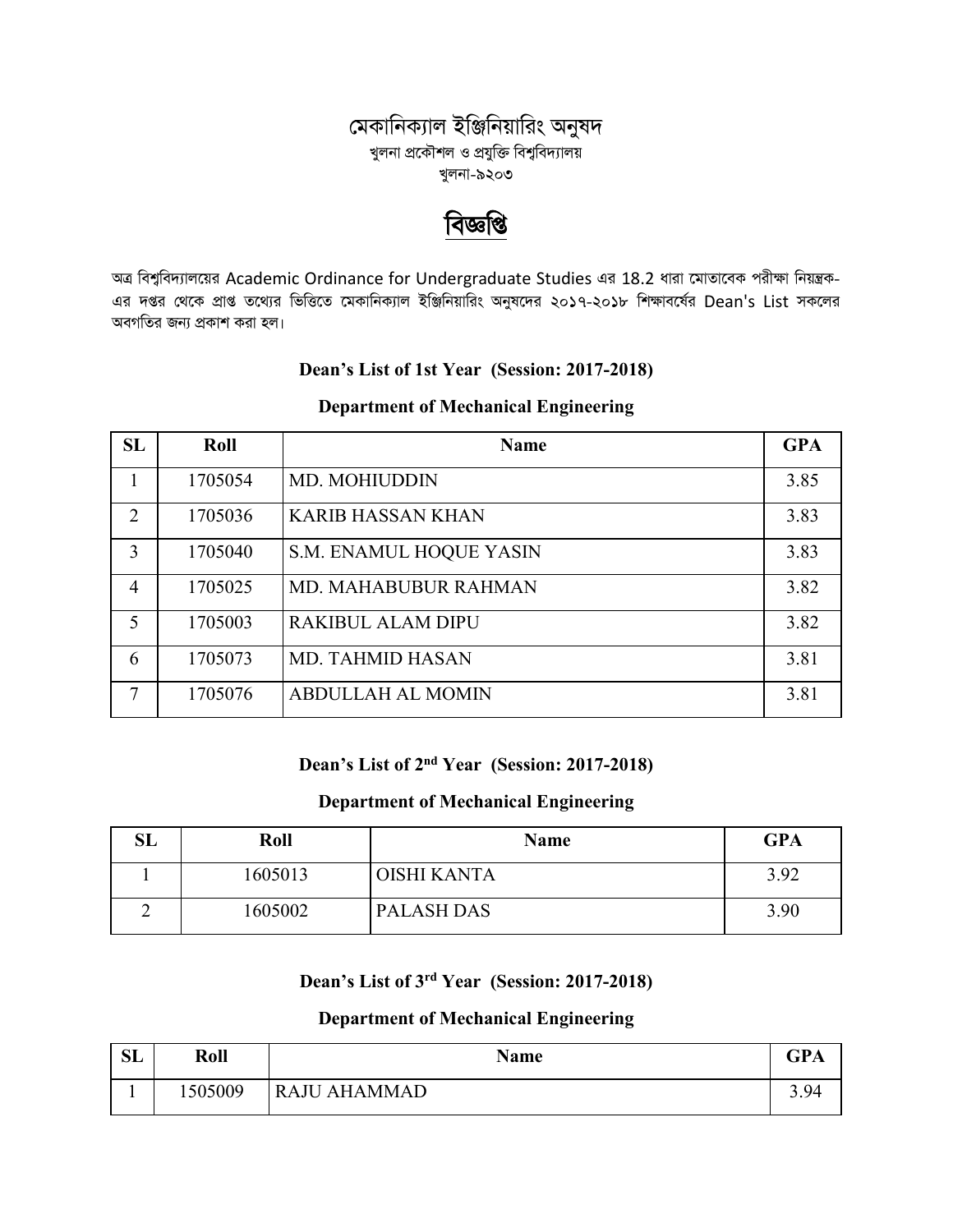| <b>SL</b>      | Roll    | <b>Name</b>                    | <b>GPA</b> |
|----------------|---------|--------------------------------|------------|
| $\overline{2}$ | 1505011 | <b>MD. SHARIER NAZIM</b>       | 3.94       |
| 3              | 1505073 | ARUP KUMAR DEBNATH             | 3.93       |
| $\overline{4}$ | 1505064 | <b>FAHIM ISLAM ANIK</b>        | 3.92       |
| 5              | 1505060 | <b>ARAFATER RAHMAN</b>         | 3.90       |
| 6              | 1505102 | <b>FARHAN ANJUM</b>            | 3.89       |
| $\tau$         | 1505077 | <b>RAFIU AHAMED</b>            | 3.88       |
| 8              | 1505054 | MD. SHAHE DUZZAMAN             | 3.85       |
| 9              | 1505024 | <b>MD. MAHMUDUL HASAN</b>      | 3.84       |
| 10             | 1505044 | <b>MD. SHAJAL CHOWDHURY</b>    | 3.83       |
| 11             | 1505089 | <b>FATEH MOHAMMAD SAIF</b>     | 3.82       |
| 12             | 1505101 | <b>MD. SAKIB SHAHRIAR</b>      | 3.82       |
| 13             | 1505107 | <b>MD. MIZANUR RAHMAN</b>      | 3.80       |
| 14             | 1505031 | <b>SAJIB KUMAR NATH</b>        | 3.80       |
| 15             | 1505041 | <b>MD.RIDWANUL ISLAM RAHID</b> | 3.80       |
| 16             | 1505025 | <b>MD. YOUSUF SAZID</b>        | 3.78       |
| 17             | 1505058 | <b>MD. IKRAMUL HASIB</b>       | 3.77       |
| 18             | 1505028 | <b>MD. MIZANUR RAHMAN</b>      | 3.76       |
| 19             | 1505097 | MD. ISTIAQUE ZAHUR             | 3.76       |
| 20             | 1505043 | MD. SHAHADAT HOSSAN SAYEM      | 3.76       |
| 21             | 1505067 | <b>MD.MARUF HOSSEN</b>         | 3.75       |

# **Dean's List of 4th Year (Session: 2017-2018)**

| SL | Roll    | <b>Name</b>         | <b>GPA</b> |
|----|---------|---------------------|------------|
|    | 1405070 | PRANTO KARUA        | 3.97       |
| ◠  | 1405071 | MD. SHOHANUR RAHMAN | 3.96       |
|    | 1405021 | PREM AGARWALA       | 3.95       |